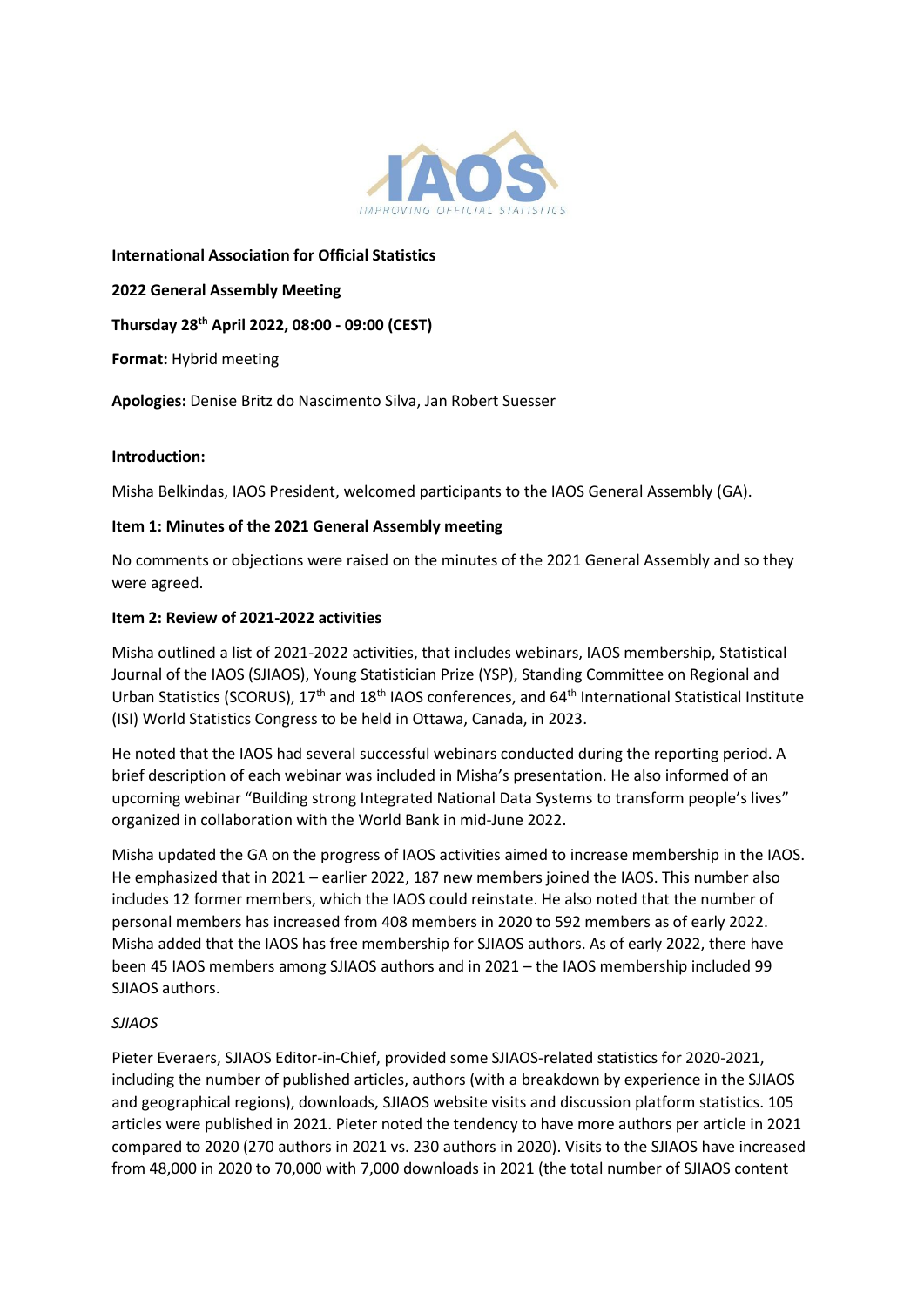downloads for 2016-2020 is 51,000). Also, SJIAOS articles were cited more often in 2021. The number o[f SJIAOS website](https://officialstatistics.com/) visits (page views) has increased from 32,000 in 2020 to 50,000 in 2021. 17,000 visits were registered at the SJIAOS discussion platform in 2021. While Pieter noted that all the figures show a positive trend, he also mentioned a few exceptions, including the decrease in the number of authors from non-core regions (e.g., non-OECD type of countries). The number of these authors has decreased from 38 authors in 2020 to 21 in 2021. He explained that 2020 was an exceptional year, which included an issue on African statistics with contributions from African statisticians only. There was also a section on the Asia Pacific statistics. Such special issues were not published in 2021. However, comparing to previous years (2019 and years before) the SJIAOS is more integrative and more inclusive, including in terms of contributions from other parts of the world.

Pieter described main themes covered by the SJIAOS in 2021 and early 2022 as well as planned to be covered in the coming months. He also noted that one of the themes (on new developments and training) was open access. Pieter clarified that there is always one complete SJIAOS issue, which is open access based on sponsorship by iOS Press. He also added that thanks to support of the iOS Press all issues had free access to articles dealing with the COVID-19 pandemic and its impact on official statistics.

Furthermore, Pieter provided information on the content of website discussions, most of which follow main themes of the journal. He noted that in 2022 the focus is on large international projects, including the 50x3000 initiative. The main question is whether these type of large projects are more efficient and more effective than smaller projects. He noted that the 50x3000 initiative project is the largest capacity building project there has ever been, even bigger than the earlier International Comparison Program (ICP) projects. Pieter informed the GA that in June 2022 discussions will focus on positive and negative aspects of standardization in official statistics. He provided a brief background behind this theme. Pieter also noted that there will be a special discussion following the 2022 IAOS conference, which will focus on fostering integrity and trust in the evolving data ecosystem. This theme is based on the work of the reflection group, which will be discussed later, and it follows more or less the discussions on the misuse and trust in statistics.

Pieter also provided information on the workshop organized by the SJIAOS. He shared about the new Manuscript Tracking System. This system has more advanced functionality, for instance, it includes a plagiarism detection function. Pieter expects that by the time the September-December issue of the SJIAOS is out, the new Manuscript Tracking System will be more or less fully in use.

Pieter informed of the changes in the list of emphasis editors, including four emphasis editors resigned and five new editors welcomed. In total there are about 40 emphasis editors working with the SJIAOS. Pieter thanked all the emphasis editors and reviewers for their great efforts and the work done.

Pieter also reminded of the SJIAOS Advisory Board chaired by Steve MacFeely, which gives the SJIAOS Editor-in-Chief some support in deciding on very controversial and difficult issues.

Finally, Pieter briefly discussed SJIAOS plans for 2023 to stay at the forefront, which are tied with the interest in all innovative specialized themes. He mentioned that the 2022 IAOS conference has resulted in 12 commitments for manuscripts. Pieter added that he is keen to stimulate open data and fair publishing, which means improved availability of data and metadata to authors. Pieter also noted the SJIAOS focus to increase authorship and readership beyond traditional core regions.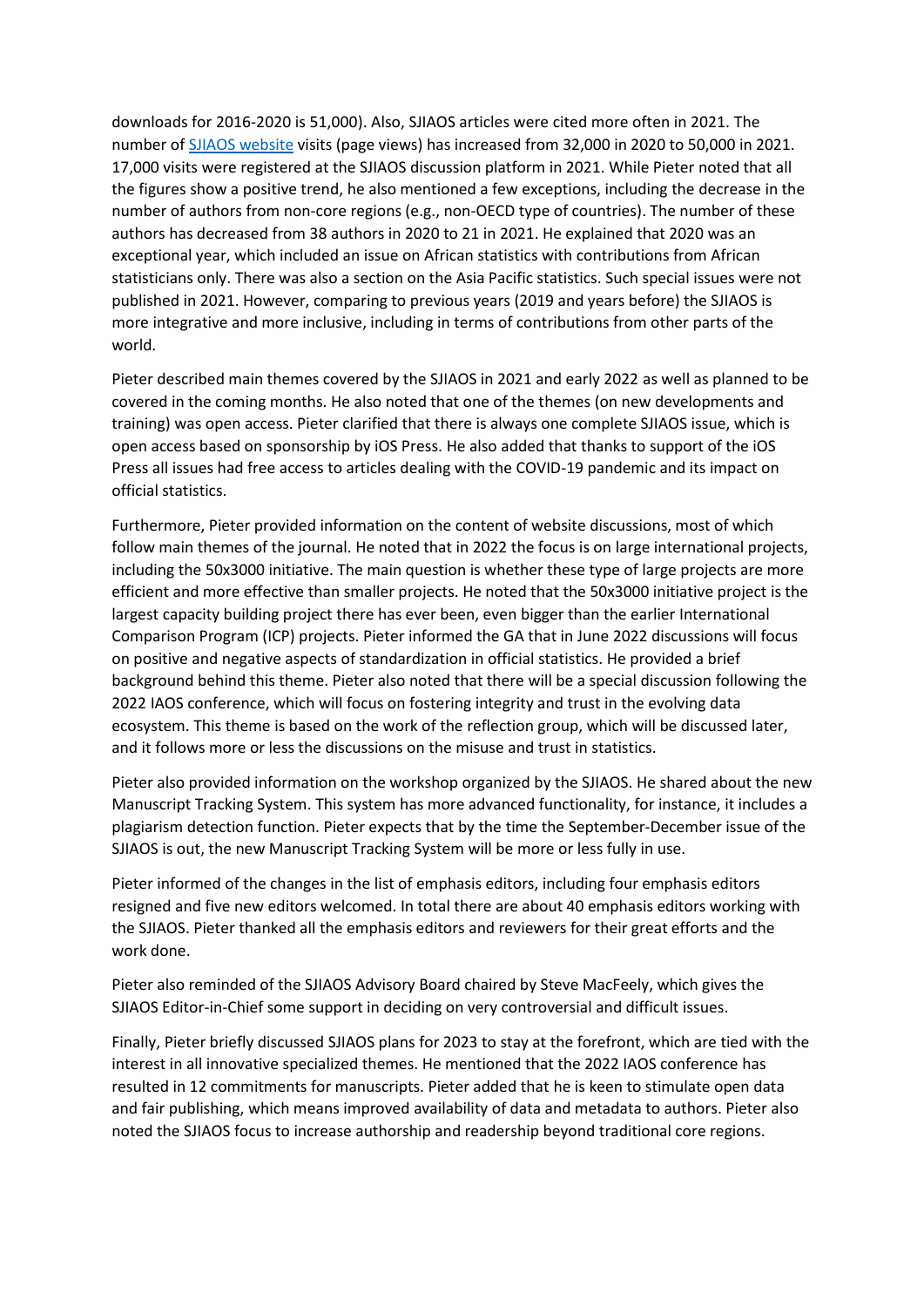Misha added that the IAOS advertised the position of the SJIAOS Editor-in-Chief. Pieter Everaers is completing his tenure in July 2023 during the ISI Congress. A few good candidates applied for the position. An interview committee was set up comprising several IAOS Executive Committee (ExCo) members. The interview committee will start working on the selection process in early May 2022.

## *Young Statisticians Prize*

Next, Gemma Van Halderen, YSP Focal Point, gave an update on the progress of the Young Statisticians Prize activity over the past two years. She reminded that the YSP is an international prize encouraging young statisticians to take an active interest in official statistics. She emphasized that it is one of IAOS key ways encouraging statisticians to take an active interest in official statistics.

The prize is awarded for the best papers in the field of official statistics written by young statisticians and there are three prizes for the first and second prize, and a new prize introduced for developing countries. Young statisticians are considered those 35 years old and under. Gemma added that it is a very inclusive process for everybody involved in the industry.

An international selection panel is set up to review submissions for the YSP each year. The selection panel scores submissions based on four criteria, including (i) scientific and/or strategic merit, (ii) originality, (iii) applicability of the ideas in the practice of statistical organisations, and (iv) quality of exposition. She clarified that the originality may mean the originality in the context of particular country because statistical systems and official statistics have varying degrees of maturity across the globe. In terms of quality of exposition, she added that the YSP has been working very closely with the SJIAOS to improve writing skills of young statisticians.

Gemma provided statistics of 2022 YSP submissions. In 2022, 33 submissions from 43 authors (19 male and 24 female authors) from Asia, Americas, Europe, Africa and Oceania regions were received for the prize. 20 submissions are from developed nations and 13 submissions are from developing nations. Gemma added that it was particularly pleasing to see the huge interest from young statisticians in Africa -- 18 submissions for the YSP were from Tanzania, Cameroon, Côte d'Ivoire, Senegal, Egypt, Morocco, and Zimbabwe.

Gemma noted that the number of submissions in 2022 was high compared to the previous year when only around 18-19 submissions were received. She thanked the global statistical community involved in YSP outreach activities for promoting the prize and helping maintain interest in the YSP.

Gemma shared a broad timeframe for review of the YSP submissions. She concluded that winners are expected to be announced in June 2022.

Gemma's final remarks on the YSP included the following points: (i) 2020 and 2021 first place winners have not been able to take up the travel part of their prize due to COVID-19. The IAOS team is in regular contact with winners and identifying opportunities, which may include an ISI conference in Canada in July 2023, etc., (ii) Quality of expositions remains an issue. She reiterated that the team worked with the Editor-in-Chief of the Statistical Journal of the IAOS to contribute writing tips to the 'writing journal submissions' workshop, and (iii) The IAOS saw a bounce back in 2022 on the number of submissions. Gemma expressed gratitude to all IAOS members who promoted the prize and mentored young statisticians to make a submission.

Misha added that opportunities to travel to present a winning paper at one of the conferences also include the next IAOS conference to be organized in Livingstone, Zambia, in 2023.

*SCORUS*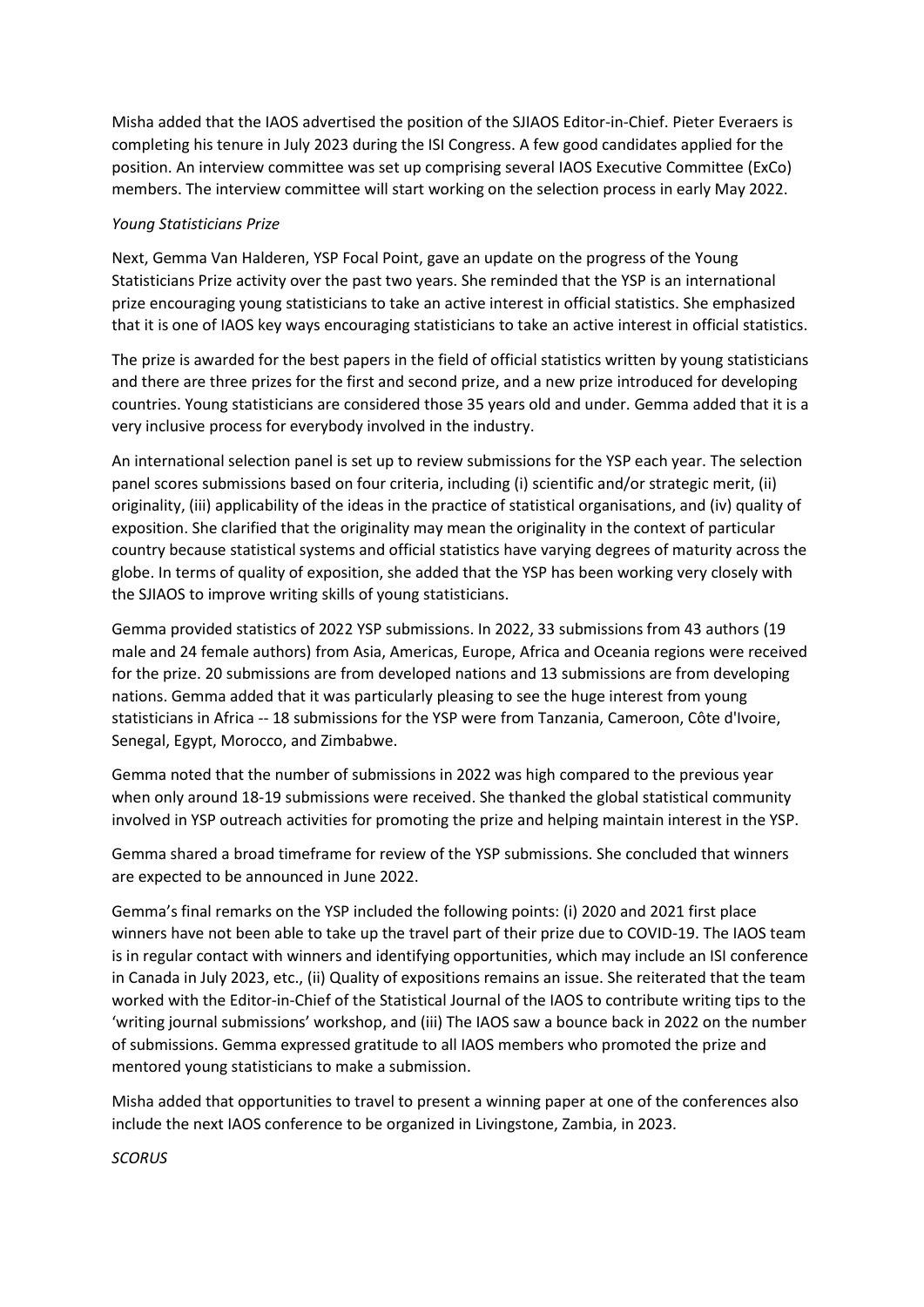Teodora Brandmueller, SCORUS Chair, gave an update on SCORUS activities. SCORUS is a standing committee/subcommittee of the IAOS. Its main profile is to reach out to regional, urban and local statisticians and engage them in the work of the IAOS. Due to the COVID-19 pandemic for the past two years the main focus of the SCORUS had been organization of webinars. Teodora briefly discussed the topics covered by the webinars. On average, each webinar was attended by 80 participants. SCORUS also contributed to the IAOS and ISI conferences. SCORUS was also part of the project to support new methodologies, and new classifications at an international level in urban and rural areas. This project was endorsed by the UN Statistical Commission in 2020. A paper covering this work is also expected to be published in the SJIAOS.

Teodora noted that the SCORUS Statute dated 2005 was renewed in 2021. The Statute was approved by the IAOS ExCo. A GA was also organized in July 2021.

For those interested in the SCORUS work, Teodora shared communication channels used by the SCORUS.

## *17th IAOS conference in Zambia*

On behalf of Zamstat colleagues, who were not able to attend the conference due to visa issues, Oliver Chinganya, Programme Chair of the IAOS 2023 conference in Zambia, provided an update on the IAOS conference to be held in Livingstone, Zambia. The conference was postponed due to the COVID-19 pandemic. New dates for the conference put forward by the Government of Zambia are April 4-6, 2023. The conference will be held in Livingstone, Zambia. Oliver noted that the theme of the conference will, most likely, be revised as the earlier confirmed theme was identified before the COVID-19 outbreak. The venue for the conference remains the same, it is the Avani Hotel in Livingstone, Zambia.

Oliver added that the Zambian team is revamping all the committees in preparation of the conference. The Scientific Programme Committee (SPC) will also be reconstituted. Oliver noted that some of the papers will be those prepared for the previously planned conference, but a lot of new submissions are also expected. Therefore, the team will be reaching out to the IAOS community to become part of the SPC to review the papers and finalize the conference programme.

Oliver also brought to the GA attention that the IAOS conference in Zambia will be a joint event with the ISI capacity building regional conference, as discussed earlier.

As for the funding, the conference in Zambia is hopeful to be sponsored by the Eurostat and IPUMS International. The World Bank will also be approached for financial support.

## *18th IAOS conference in Poland*

Misha provided a brief overview of the 2022 IAOS conference being held in Krakow, Poland. He thanked the Statistics Poland and Krakow office and Dominik Rozkrut, President of Statistics Poland, personally, for the great organization of this face-to-face conference. About 275 delegates have attended the conference. The conference was supported by the Eurostat grant administered by the UN Statistics Division and a smaller grant provided by the World Bank. Misha noted that the administration of the grant went seamlessly. He expressed his gratitude to Stefan Schweinfest and Ronalnd Jansen from the UN Statistics Division and their staff for the excellent job done.

Misha noted that, unfortunately, most of the people who were supposed to attend the conference did not come due to visa problems. He noted that it is very frustrating that the hosting country could not issue visas to allow people to attend the conference. Despite all the efforts put into helping delegates get visas issues, neither Statistics Poland, nor the IAOS, could do anything more about it.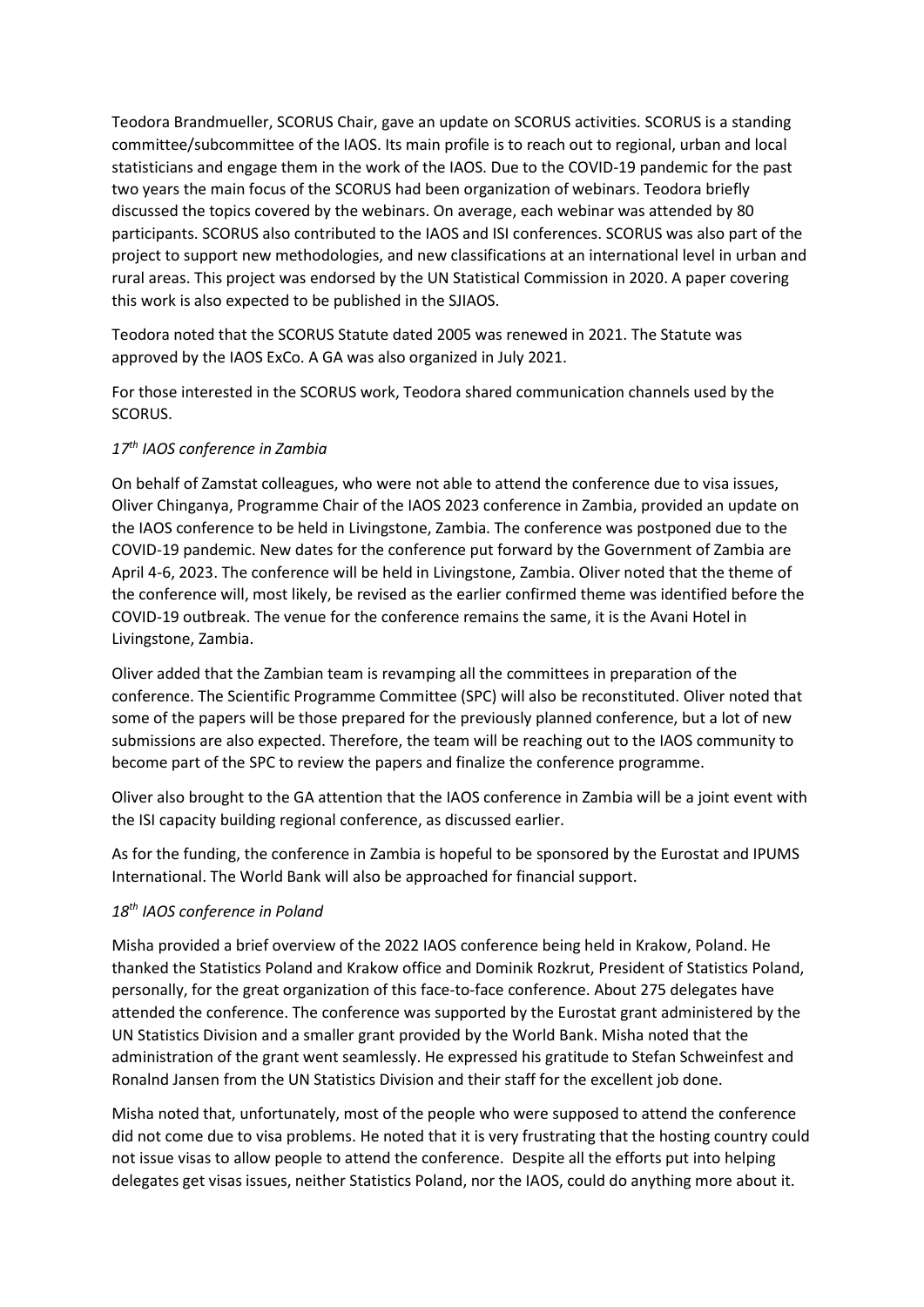Misha mentioned that all conference materials will be posted on th[e conference website.](https://www.iaos2022.pl/) Misha also shared about the special one-day long event by invitation of the IAOS President. The meeting was held one day prior to the conference. It discussed issues of fundamental principles of official statistics (FPOS), census taking in difficult adverse times as well as issues of use/misuse, trust in official statistics. The meeting agreed on creating a small a reference group, which will work on these issues. The creation of such group is in compliance with the IAOS Statute. Misha noted that the GA meeting is an opportunity to announce the creation of this group, called Krakow group on use, misuse and trust in official statistics. For starters, Misha requested Martine Durand and Jan Robert Suesser to lead the group. They will be responsible for the Terms of Reference and work plan for the group. In terms of membership, the group is not expected to be a big, but a small and workable group.

# *64th ISI World Statistics Congress*

Steve MacFeely, IAOS Representative to ISI, noted that 2023 is going to be a busy year hosting the IAOS conference in Zambia in April 2023 and ISI World Statistics Congress in Canada in July 2023. Steve announced that the call for proposals for Invited Paper Sessions (IPSs) and Contributed Paper Sessions (CPSs) for the World Statistics Congress is now open. He encouraged the GA to start thinking about sessions they would like to propose. The call ends in July 2022. He noted that by the end of the year abstracts and papers have to be submitted.

# **Item 3: IAOS Strategic Plan**

Misha mentioned that a broad overview of the IAOS Strategic Plan for 2021-2023 was presented to the GA on July 8, 2021. After the IAOS core team together with the ExCo had worked hard on the Strategic Plan, on January 20, 2022, its final draft was put up on the IAOS website for consultation with a deadline for comments on March 1, 2022. No comments or objection had been received by the stipulated deadline.

The Strategic Plan builds on previous two IAOS Strategies for 2017-2019 and 2019-2021. Basic IAOS activities, such as organization of international conferences, publication of the SJIAOS, YSP, carry on from Strategy to Strategy. The progress in implementation of these activities is reviewed under item 2.

Misha noted that the other activities in the Strategic Plan, including increase in IAOS membership and improved financial picture, are yet to be achieved. The work on these activities is in progress. Misha emphasized that the improved financial picture will allow the IAOS to do more on capacity building working together with the ISI and Statistical Capacity Building Committee. One of the potential candidates for collaboration in this direction would be the World Bank with their new [Global Data Facility.](https://www.worldbank.org/en/research/brief/global-data-facility)

Misha also added on the issue of strengthened communication with stakeholders, which is also one of the activities in the Strategic Plan for 2021-2023. The IAOS has broadened the base of stakeholders in effort to mimic the new data ecosystem. So, in addition to official statisticians, the IAOS is trying to bring in private sector representatives - suppliers of data. Data users and fact checkers should also be part of IAOS stakeholders, a few of them, e.g. Gallup, have already expressed interest in joining the IAOS as an institutional member.

As for the Strategic Plan activity aimed to contribute to promotion and defense of FPOS, further to the April 25 meeting the IAOS will continue working on this activity, including on the delivery of a few webinars on this issue. Hopefully, the first webinar will be organized by the end of 2022. A few other webinars are planned before that, including one on big data with a focus on Africa.